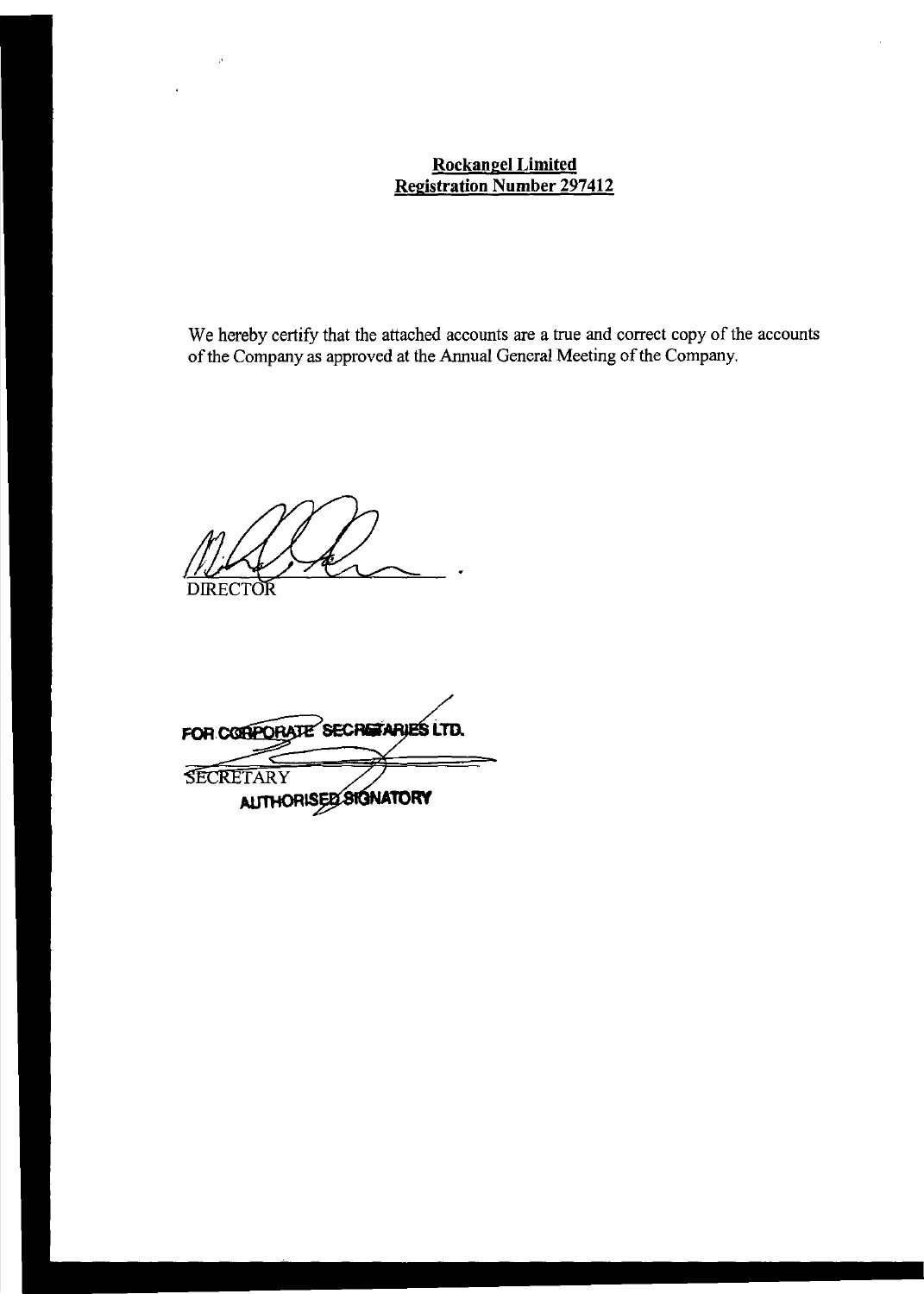Registered number 297412

# ROCKANGEL LTD

 $\frac{1}{2}$ 

 $\bullet$ 

 $\mathcal{L}^{\text{max}}_{\text{max}}$  and  $\mathcal{L}^{\text{max}}_{\text{max}}$ 

 $\ddot{\phantom{0}}$ 

 $\ddot{\phantom{a}}$ 

Report and Accounts For the Year Ended 31 December 2001

 $\bar{z}$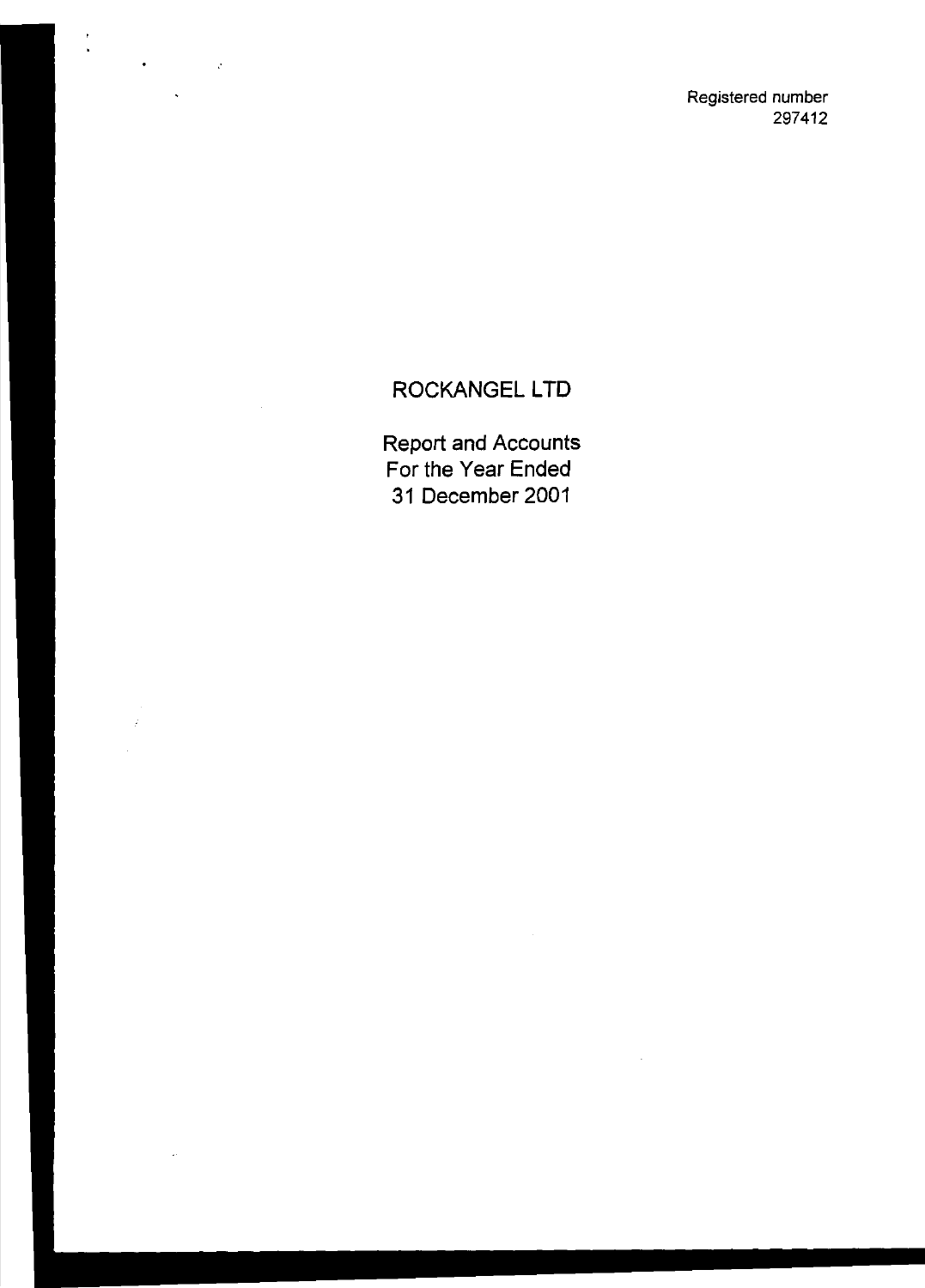#### **ROCKANGEL LTD Directors' Report**

The directors present their report and accounts for the year ended 31 December 2001.

#### **Principal activity**

The company is dormant and has not traded during the year or subsequent to the year end.

#### **Directors**

The directors who served during the year and their interests in the share capital of the company were as follows:

|                           |                     | €1.25 Ordinary shares |      |      |
|---------------------------|---------------------|-----------------------|------|------|
|                           | Appointed           | Resianed              | 2001 | 2000 |
| <b>Clemente Del Ponte</b> | 30-Nov-98 17-Apr-01 |                       |      | Nil  |
| Michael Gordon            | 30-Nov-98           |                       |      | Nil  |
| Ita Tansley               | 17-Apr-01           |                       | Nil  | Nil  |

#### **Directors' responsibilities**

The directors acknowledge their responsibilities for:

(I) ensuring that the company keeps accounting records which comply with the Companies Acts 1963 to 1999; and

(II) preparing accounts which give a true and fair view of the state of affairs of the company at the end of the financial year and its profit or loss for such a year and to otherwise comply with the provisions of those Acts relating to accounts so far as they are applicable to the company.

Michael Gordon **Ila Tansley** Director **Director** Director This report was approved by the board on 16 September 2002.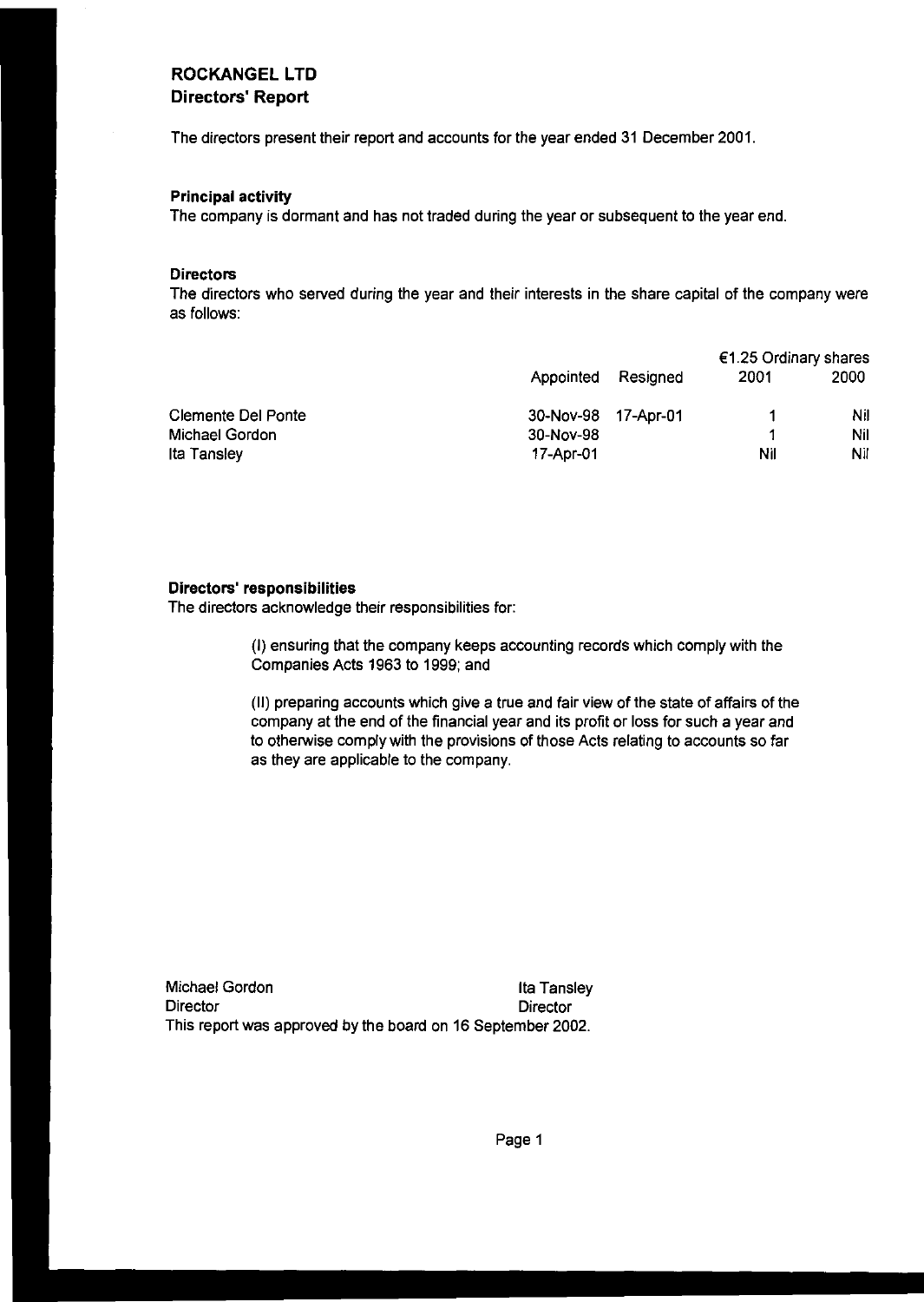### **ROCKANGEL LTD Balance Sheet as at 31 December 2001**

|                                                        | <b>Notes</b> | 2001<br>£ | 2000<br>£ |
|--------------------------------------------------------|--------------|-----------|-----------|
| <b>Current assets</b><br>Debtor                        | 2            | 3         | 3         |
|                                                        |              |           |           |
| <b>Capital and reserves</b><br>Called up share capital | 3            | З         | З         |
| Shareholders' funds                                    |              |           |           |

#### **The exemption provided for by part Ill of the Companies (Amendment) No. 2 Act 1999**

The company is availing itself of the exemption on the grounds that it satisfies the conditions specified in Section 32, no notice containing a request referred to in Section 33(1) has been served, in accordance with subsection (2), on the Company, and the directors acknowledge the obligations of the Company, under the Companies Act 1963 to 1999, to keep proper books of account and prepare accounts which give a true and fair view of the state of affairs of the Company at the end of its financial period and of its profit or loss for such a period and to otherwise comply with the provisions of those Acts relating to accounts so far as they are applicable to the Company.

Michael Gordon **Director** Approved by the board on 16 September 2002 lta Tansley **Director** 

Page 2 **The notes on page 4 form part of these accounts**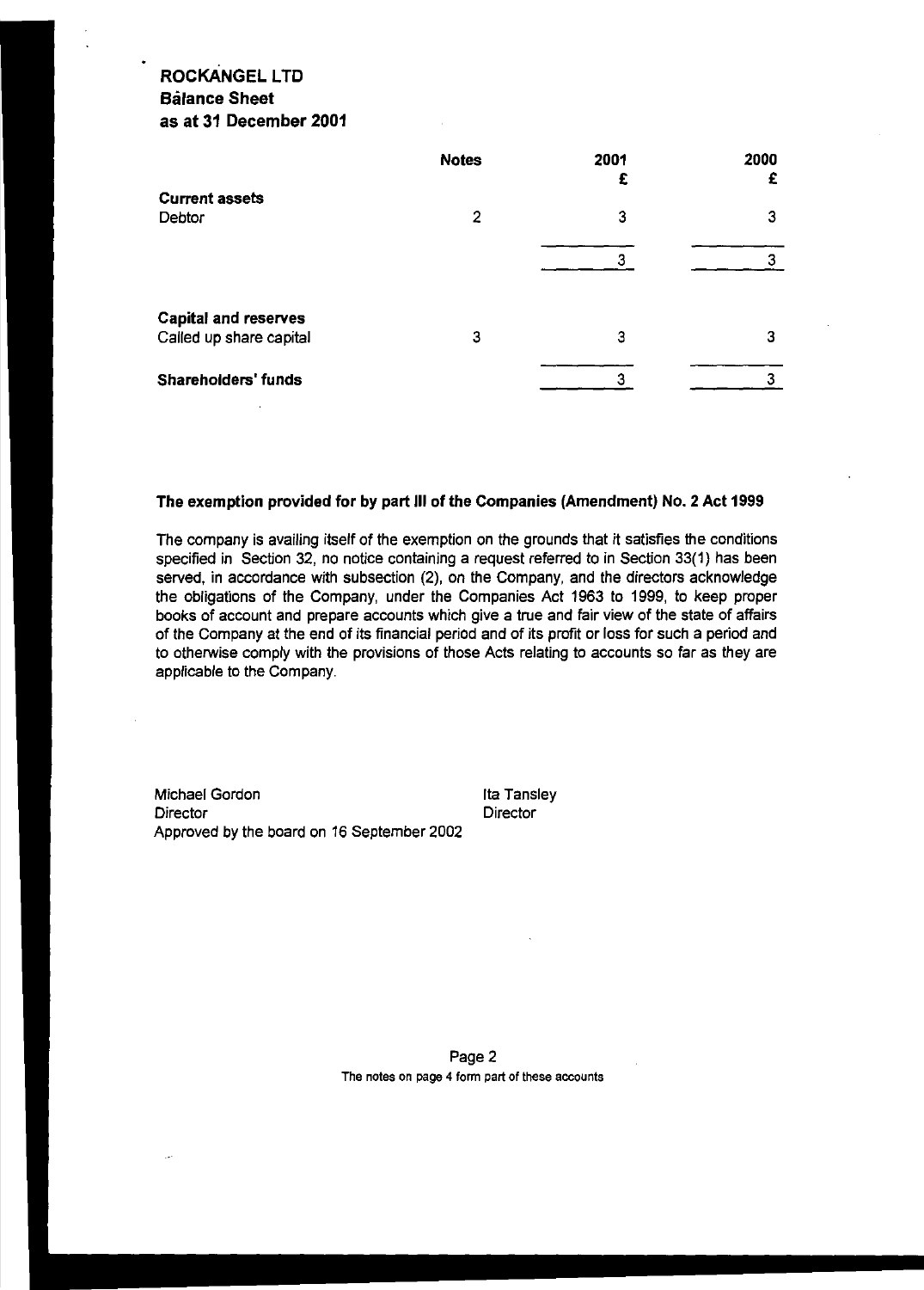### **ROCKANGEL LTD Profit and Loss Account for the year ended 31 December 2001**

÷,

The company has not traded during the year or the preceding financial year. During these years, the company received no income and incurred no expenditure and therefore made neither profit nor loss.

Michael Gordon **Ila Tansley** Director Director This report was approved by the board on 16 September 2002.

Page 3